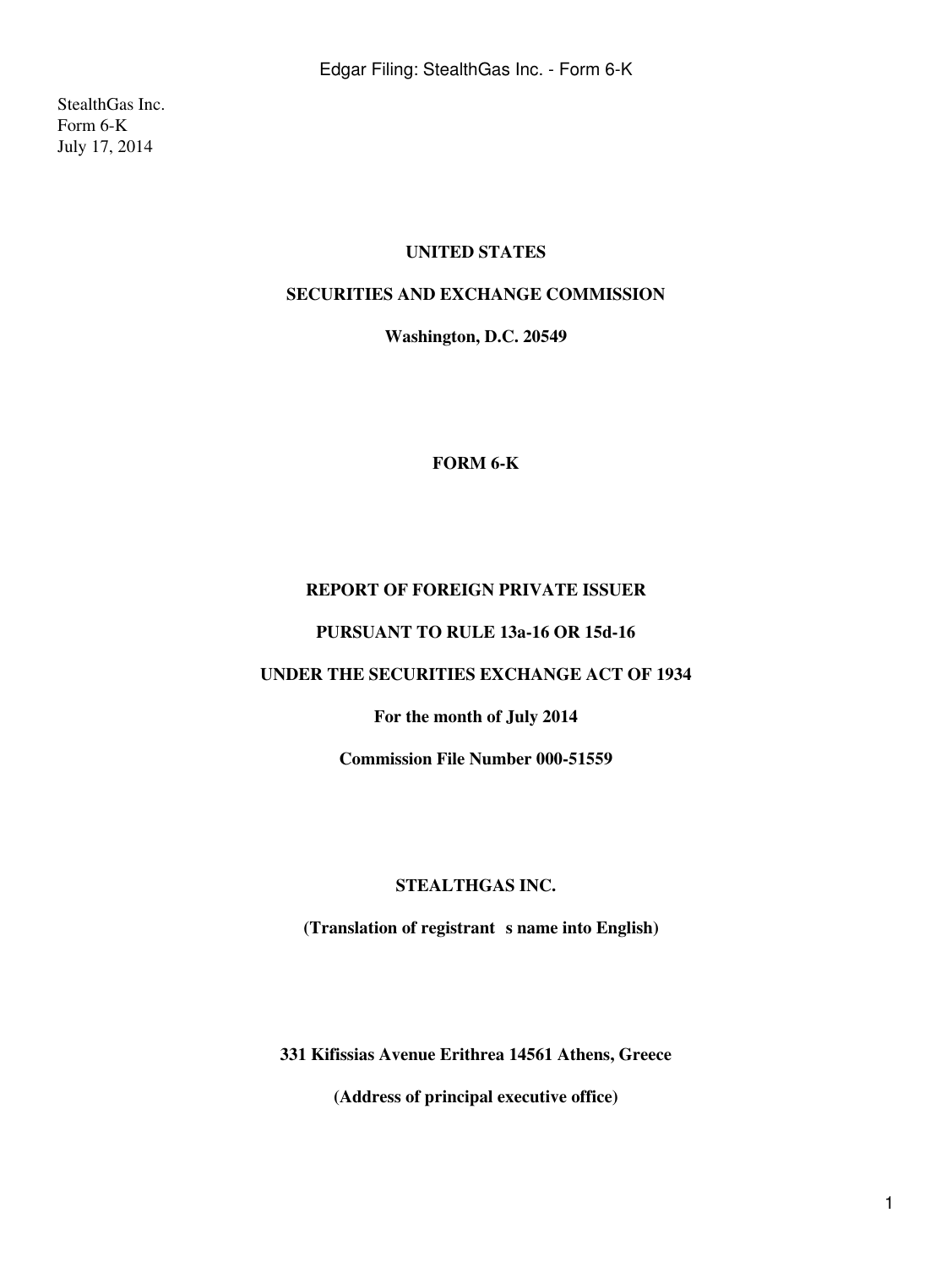Indicate by check mark whether the registrant files or will file annual reports under cover of Form 20-F or Form 40-F.

Form 20-F  $x$  Form 40-F  $\cdot$ 

Indicate by check mark if the registrant is submitting the Form 6-K in paper as permitted by Regulation S-T Rule  $101(b) (1):$ 

Indicate by check mark if the registrant is submitting the Form 6-K in paper as permitted by Regulation S-T Rule  $101(b) (7)$ : "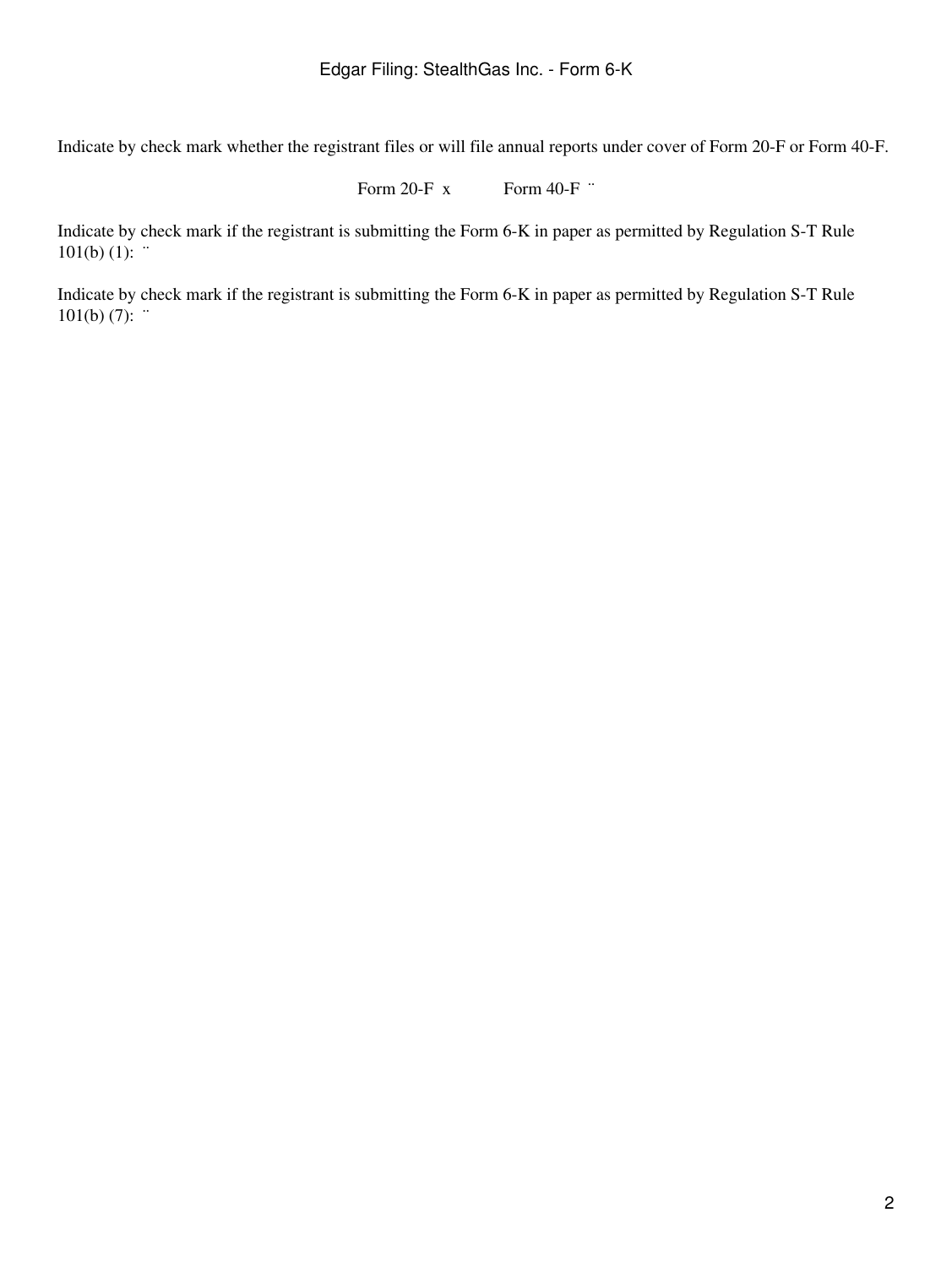#### **EXHIBIT INDEX**

99.1 Press Release, dated July 17, 2014: StealthGas Inc. Announces New Vessel Acquisitions, Cancellations and New Employment for its Vessels

# **INCORPORATION BY REFERENCE**

Exhibit 99.1 to this Report on Form 6-K (other than the section entitled CEO Harry Vafias commented) is hereby incorporated by reference into our registration statement on Form F-3, filed with the Securities and Exchange Commission on July 16, 2013 (Reg. No. 333-189971), to the extent not superseded by documents or reports subsequently filed by us under the Securities Act of 1933 or the Securities Exchange Act of 1934, in each case as amended.

1